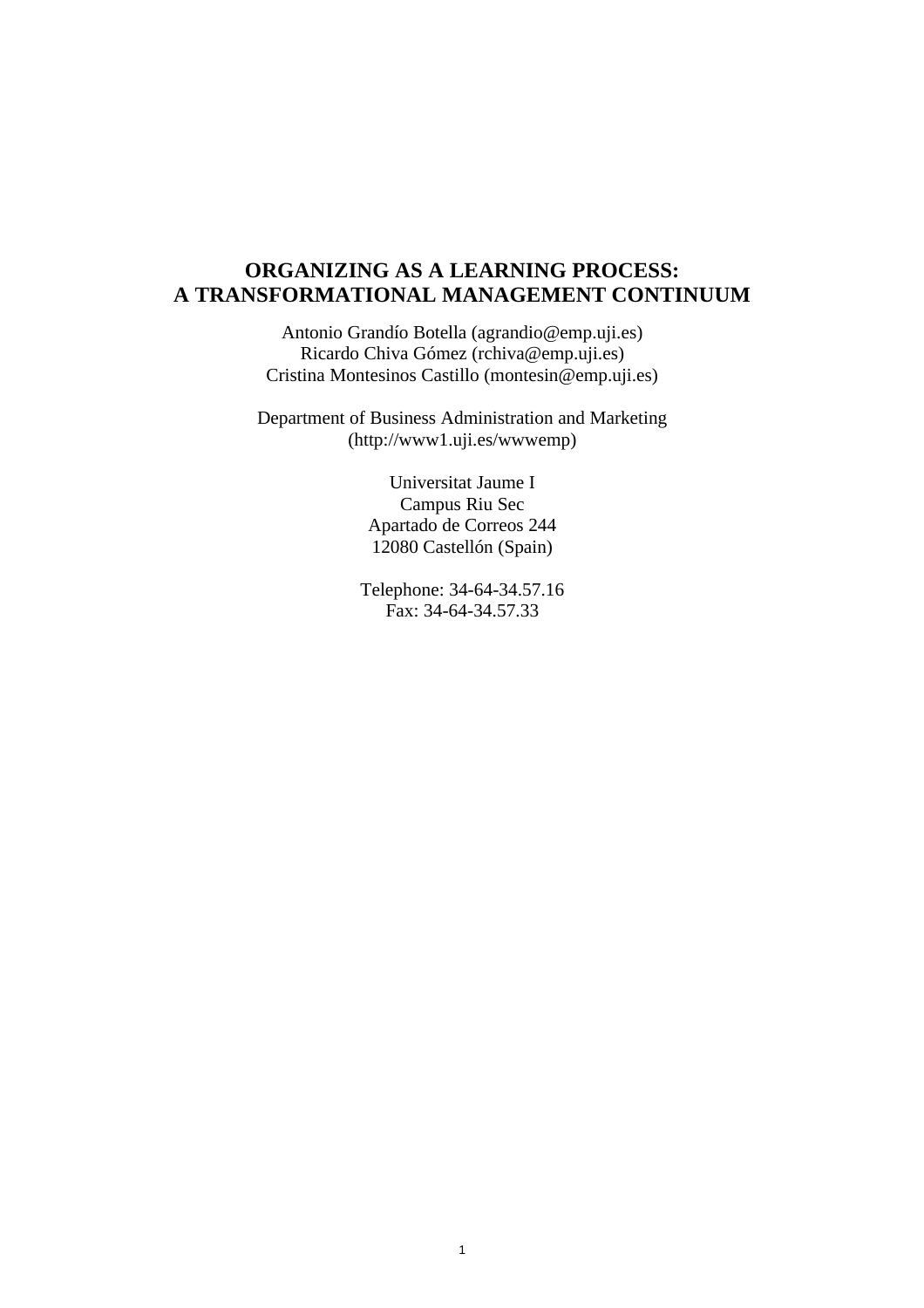#### **INTRODUCTION**

New terms such as TQM (Ishikawa, 1976; Deming,1982; Juran, 1988), Learning Organizations (Garratt, 1987; Senge, 1990; Pedler, Burgoyne & Boydell, 1991), Transformational Organizations (Banner & Gagné, 1995) etc. are increasingly emerging in the Management and Organization literature. However, in spite of the great amount of references made to differentiate earlier approaches from the newer ones, there has not still been developed a theoretical effort to build a comprehensive framework which would give these disciplines evolution sense, and that also would be able to suggest an understandable evolution of company's configuration.

Although Management or Organizational Science is still young, there are as many studies and theories as little consensus to describe, explain and even predict organizations or companies behaviors. This diversity of approaches reflects how complex organizations are and also the increasing subtlety of the organizational studies (Astley & Van de Ven, 1983). As Kickert (1980) states, Organizational Science seems to have all the characteristics of the so called by Kuhn (1962) a pre-paradigmatic science, as it appears that so many approaches, terms, ideas and "paradigms" constantly proliferate (Pfeffer, 1982).

Many theorists have tried to gather and group all the schools of thought and approaches (Scott, 1961; Koontz, 1961; Hutchinson, 1967; Scott & Michell, 1972; Perrow, 1973; Burrell & Morgan, 1979; Pfeffer, 1982; Astley & Van de Ven, 1983; Bolman & Deal, 1984; Scott, 1981), however the problem stays as they are merely typologies of schools, without any comprehensive and integrative view of their evolution. Nevertheless it seems necessary to carry out an integrative process in order to identify relations and contradictions among the different approaches if we wish to improve our organizational knowledge. Our article pretends not only to integrate the different approaches, but also to understand their evolution and even bring out a possible company's evolution.

# **LEARNING AS AN INQUIRING - ENACTING PROCESS**

In this paper, learning will be understood as another way to describe the organizing process. We can conceive Organizing as gathering or putting into a unique system what previously consisted of several independent systems (units, groups, parts or meanings). This implies creating a new and unique unit (no matter whether this unit have an ideological, semantical, linguistical, economical, political or religious sense). But, paradoxically, organizing also implies the opposite of what we are saying. A new order requires the previous chaos of the older one. So that, dynamically considered, the order takes in itself the seed of the disorder and vice versa. The term organizing could be seen in the same way as the relationship between life and death, two independent and, frequently, opposite terms. Both are we artificially differentiate, however it is the same negantropic or biologic impulse what drives the child to be born and to death. Phenomenologically, the child dies to become an adolescent and an adolescent dies to become an adult (Grandío, 1996a).

Every time we organize we disorganize, which involves a certain realizing about the new "order" and the last one. This change implies learning and, at the same time, also unlearning.

Once we accept this multidimensional and dynamic nature of organizing, it is easier to understand it as a learning phenomenon. Learning is meant to be a double sided process: **inquiring** and **enacting**. Both processes are dialectically linked and the one has its roots in the other.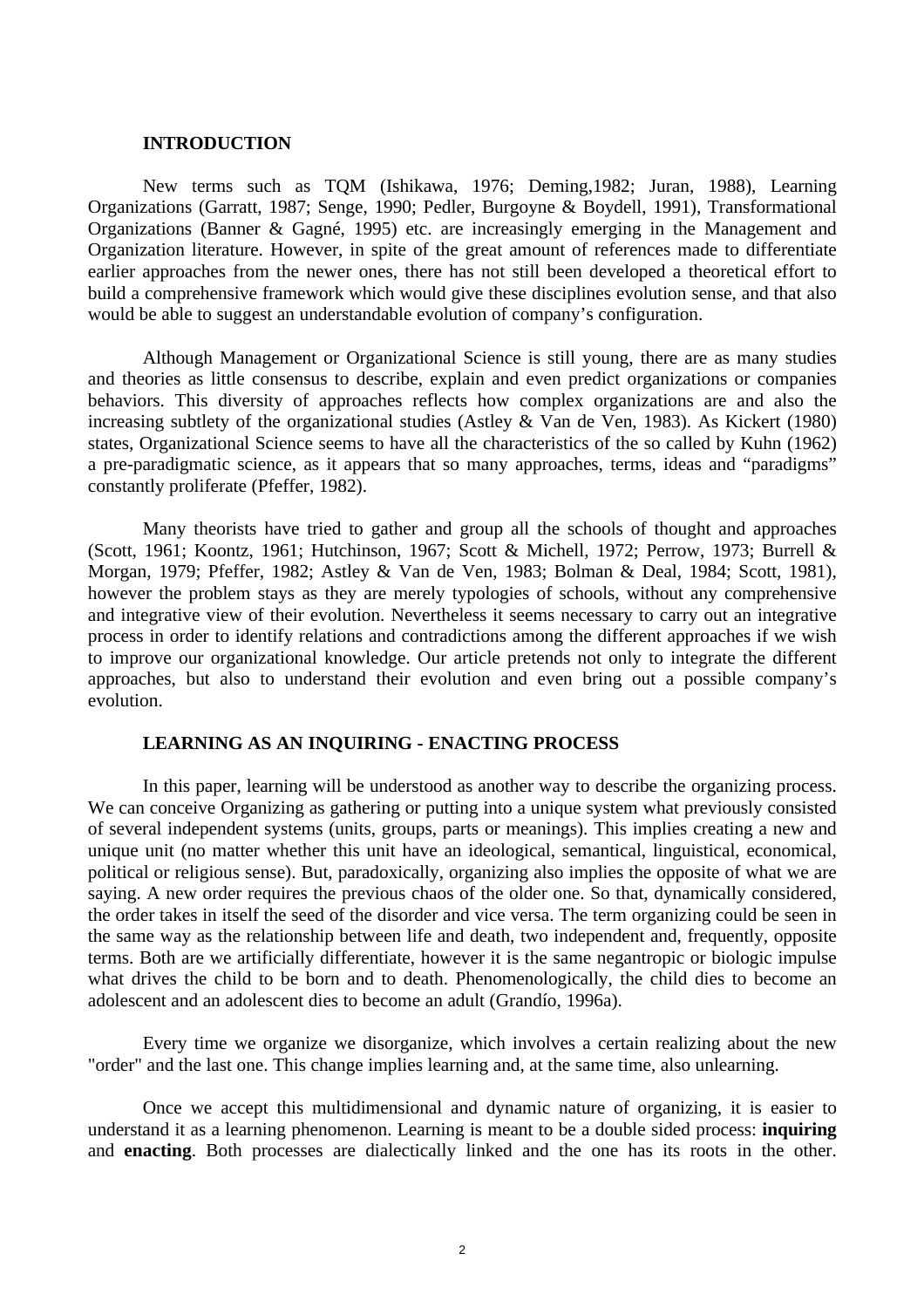Therefore it makes no sense to try to analyze each of them separately. The first process implies an opening to Chaos in search of a particular question (this question depends on the level we are located). The second refers to the complementary (or opposite) movement "in order to bring Order from Chaos", and also has its particular way depending on the learning level. This is showed in figure 1.

Figure 1: Learning: a Dialectical Link between Inquiring and Enacting.



In other words: organizing, as learning, is both a destroying and a creating of meaning (sense making) process, a learning and a unlearning process. In similar way our biological organic cells (the word organize comes from "organ" and "organism") are simultaneously "dying and being born". This dichotomy also recalls the famous Schumpeter's "creative destruction" (1934) concept which he thought to be the essence of the economic development.

Learning is the way organizations, societies and individuals cope with uncertainty. And, as the heart beating or the tide of the sea, learning has two directions: Inquiring, as the opening to the outer chaos and uncertainty, and enactment: the assimilating the new perceptions into the inner order and certainty. In this way, we define inquiring as the opposite or complementary act of enacting: inquiring implies our opening to chaos, to the unknown.

Therefore, to some extent, inquiring correlates with a representation, which also implies certain "new meaning" which is synonymous of increasing comprehension. A representation is a human attempt to make sense from reality, to create order from disorder. And, in our framework, this representation has seven levels, that we name stages. This "stage" is referring to the ontological field of explanation and could be assimilated to the "basic assumptions" of Schein (1985). The "stage" a company or a Management school "is running" can be explained by the "in use" level of abstraction correspondent to the learning level associated with it. Seven levels of "opening" or "inquiring" the environment will be also proposed.

On the other hand organizing is a complex phenomenon that has been studied from different approaches, which lets discern several reasons to justify the existence of an organization. Among others:

1.- Economy. Creates economy of resources and increasing efficiency. Reduces opportunistic behaviors and transaction costs (Williamson, 1985)

2.- Culture. Creates a shared sense or meaning. Reduces uncertainty and anxiety.

3.- Management Coordinating Mode. Creates harmony, coordination and reduction of the friction.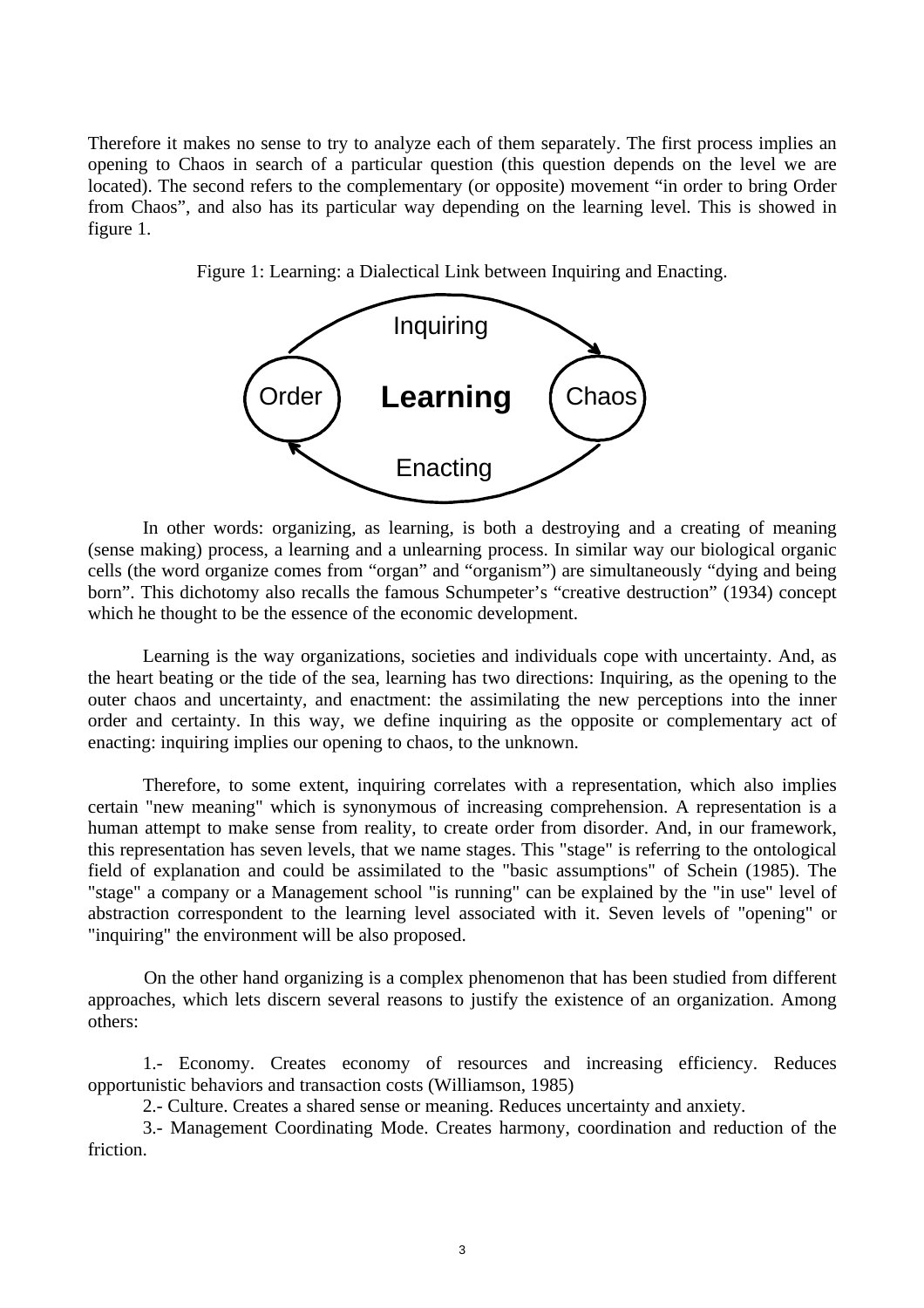4.- Motivation. Innovation and initiative feeling give rise to expectations. The necessity to be an accepted member of a group can be fulfilled in an organization.

If we accept that human beings have a certain necessity or yearn for learning, the existence of an organization could also be demonstrated by it: organizations would exist because it is easier to learn and innovate with and within them. According to this, learning can be considered as another way of describing or understanding organizations and the organizing process.

# **ORGANIZATIONAL EVOLUTION: 7 LEVELS, 7 QUESTIONS AND 7 STAGES**

As we have introduced earlier, we propose 7 levels of Learning with their correspondent Organizational Questions and Stages, which are showed in table 1.

| <b>Learning Level</b> | <b>Stage</b> | Questioning | <b>Insight respect previous Stage</b>                      |
|-----------------------|--------------|-------------|------------------------------------------------------------|
| Realizing             | Complex      | Creating    | Learning depend on the creation of new "insights"          |
| Aware                 | Systemic     | Learning    | Representations depend on "how we learn and build them"    |
| Representational      | Informative  | Meaning     | Objectives depend on "how we see" (representation)         |
| Strategic             | Economic     | Achieving   | Rules and Satisfaction depend on "what our objectives are" |
| Imitative             | Social       | Satisfying  | Programs and Rules depend on "members satisfaction"        |
| Operating             | Normative    | Programming | Customs and Routines depend on what the programs dictate   |
| Conditioned           | Familiar     | Accustoming |                                                            |

Table 1: 7 Levels, Questions and Stages.

The first two kind of learning levels (1 and 2) refers to what is well known in behaviorist psychology, and it has two main ways: classical conditioning, related to Pavlov theories (1926) and operant conditioning, related to Skinner (1938).

**Conditioned** learning refers to synchronic association (pairing) between an neutral stimuli and an unconditioned stimuli (i.e. food), whereas the **Operating** one implies a diachronic association (contingency) between a behavior and an ulterior reinforcement (let's recall the reinforcement Skinner's definition as "something that increases the probability of a behavior response in Skinner's terms- apparition"). The first one will be unconscious, and exemplified by the typical Pavlov's experiment: where after several occasions a dog has been fed with a previous small bell ringing, in absence of the food, when this animal hears the bell, salivates. The second learning level could be consequence of a simple reward or punishment depending on a wide spread of kinds of reinforcement. We all unconsciously learn everyday in both ways by **accustoming**, performing typical **routines** (driving a car or using our computer word processor) or **programming** our acts by scheduling our time and meeting the rules and existing **norms** (stopping the car at a red semaphore or pressing a key combination to save a document in our word processor). To cite some organizational analogies, we could find here the classical French & Raven (1959) Coercive Power.

Associated to **conditioned learning** we refer here to the **Familiar Stage**, where our continuum starts. Possibly, the simplest and the oldest organization we can find is the family and it could have great analogy with the Mintzberg's Simple Structure (1979) or Entrepreneurial Configuration (1984). Examples of its artefacts<sup>1</sup> are the figures of the parents, the owner, tools for hand working an so on, meanwhile the basic assumptions could be represented by paternalism, protection and obedience. Note the great analogy with the direct supervision coordinating mechanism (hereafter we substitute the term mechanism by the term **"mode"** because we shall

 $\overline{a}$ 

<sup>1</sup> We use this term in the same sense that Schein (1985) does.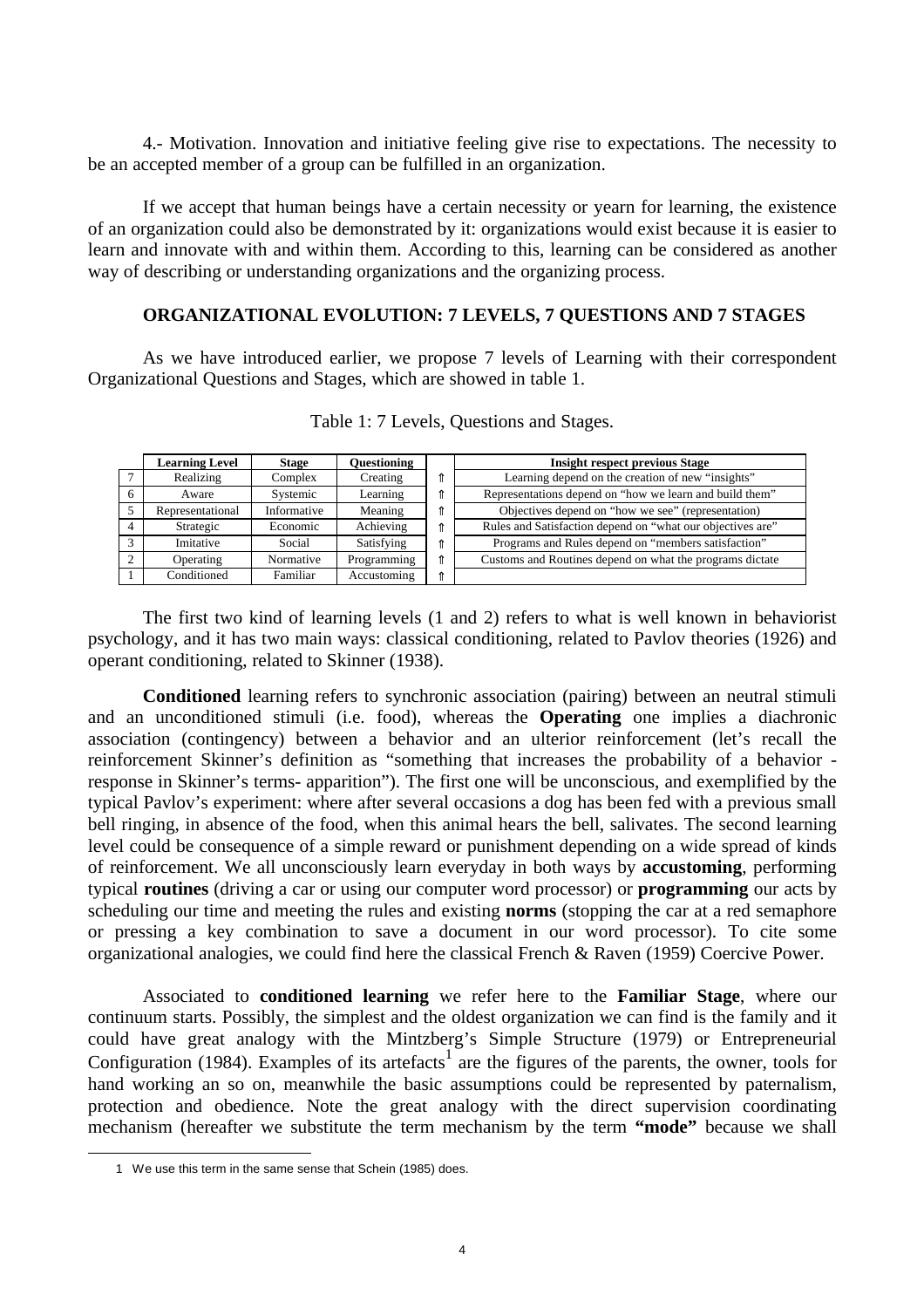introduce two new coordinating "modes" that cannot fit well with the mechanic view). This stage could find an accurate analogy in Mintzberg's direct supervision and Maslow's Physiological Needs (Grandío, 1996a).

#### *Customs and Routines depend on Norms and Programs*

On the other hand, related to **Operating Learning**, we find the **Normative Stage**. Beyond the previous implicit familiarity where authority functioned through direct supervision, norms appear to be a further step which substitutes personal relationships with impersonal rules. "Norms work for all": we do not need to expect some personal advising but simply follow what the laws dictate for a determinate situation. The more the norms comprehend all the organization casuistic, the more efficient the organization will be. Operating learning occurs due to rewards and punishments that reinforces the norms fulfillment, even more than the actual efficiency goals. From that, fear from, and lack of rules questioning seem to be generally present.

But, what are the sources of the norms fulfillment reinforcement? Fear to what is unknown as a potential threat is highly related to the Maslow's security needs and, probably, **security** is the strongest reinforcement we can find from norms accomplishment. In business terms this also has its analogy in what is called "risk averse". Bureaucracy and Mechanic organizations (Mintzberg, 1979, 1983), with their operations standardization are good instances of this stage because programming, planning, ruling and so on are activities which allow us reducing uncertainty and getting security. In Management history terms, Taylor's Scientific Management or Fayol's principles could fit in this stage. We can also include the Strategic Planning as a representative Management school.

#### *Norms and Programs depend on Satisfaction*

The **Imitative Learning** alludes to what it has been called Social, Observational or Vicarious Learning. A conspicuous author in this framework is Bandura (1963). As it is well known, it refers to the capacity of learning from the observation of other's behaviour and, to a great extent and following the previous power analogy, we could find also three sub levels: the Traditional, Expert and Referent (or Charismatic) French & Raven's power.

Its related **Stage** is the **Social** one. As the Human Relations School showed, all formal effort is accompanied by a counter acting informal power (Mayo, 1946). As Maslow (1967, 1969) pointed in his Belonging Needs, people need to belong to a group and are motivated by other's acceptance. Globally considered, we call **culture** to all the coordinating phenomena that emerge because of this necessity. In economic terms, and regarding to the earlier coordinating modes, control through culture is the cheapest way to coordinate. Freely accepted without a sense of pressure, culture represents an implicit norm both tacitly and unconsciously learned, created and performed by copying the others, and specially modeled by the leader's, behavior.

We could find the Organizational analogies in the Mintzberg's missionary organization. However, as we develop below, we have to distinguish (Grandío, 1996b) between what we call Missionary X (ranging from unions, political parties through religious organizations and even to sects) from Missionary Z (related to the highest learning level: realizing). The difference we make is rooted in Maslow last works (1969) where he finds a higher level beyond the Self-Actualization needs (he named "Transcendence"). In order to distinguish this new level from the older ones, he resorts to the McGregor (1960) management styles X (which included all the existing needs except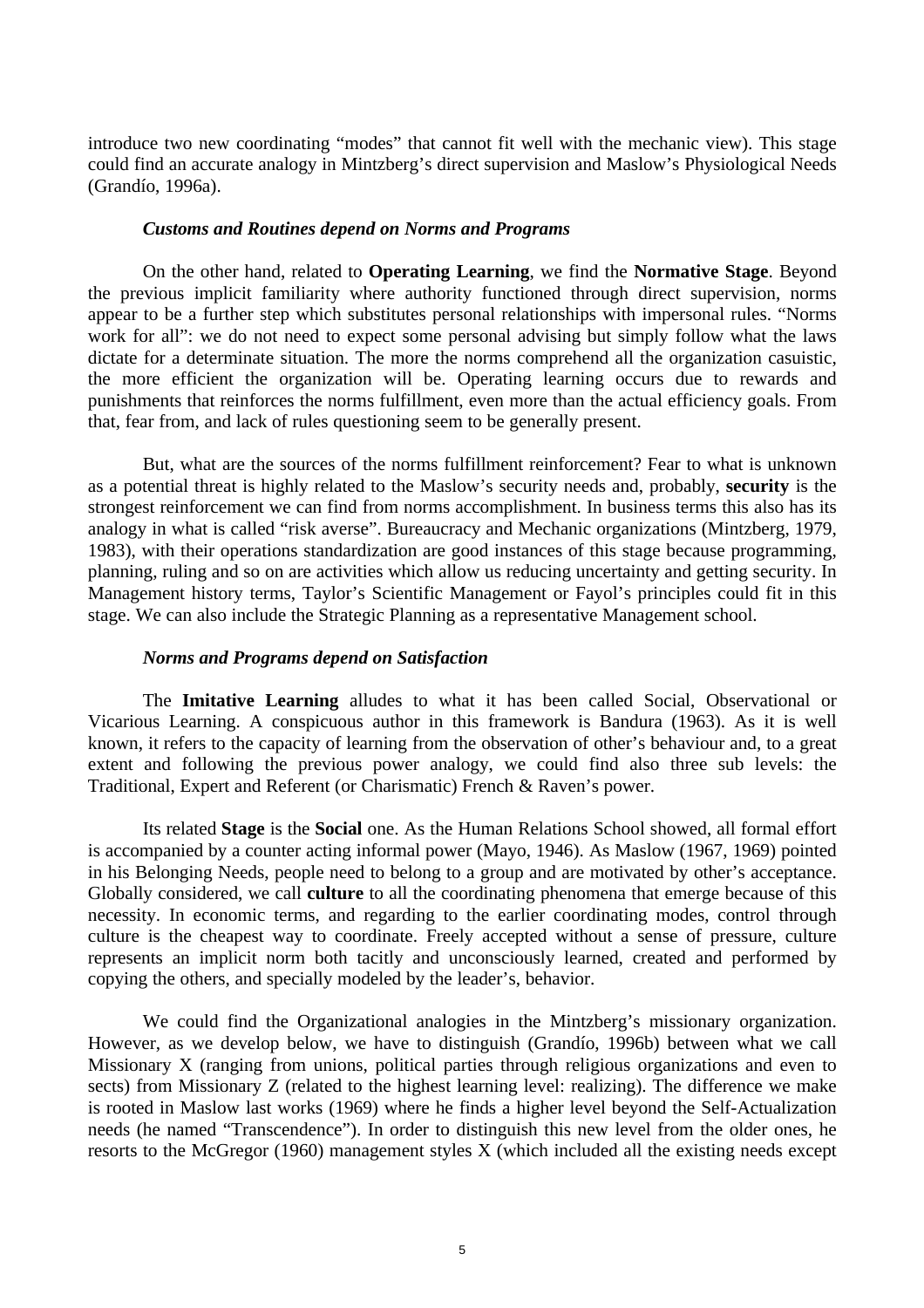Self Actualization) and Y (Self Actualization itself), and uses the letter "Z" to state the new Transcendence "need" as a natural evolution of this last level.

So, differences between Missionary X and Z could be summed up in two aspects. First, the pertaining needs (that we identify with culture dimension and the missionary X organization) are included by Maslow (near to the love ones) inside the Social (and X) needs, which are also described as a "deficiency needs". Whereas the Y and Z ones are described as "being needs" or as "meta-needs" as well (Maslow, 1967, 1969). Second, as showed in figure 2, we conceive the X ones as one of the necessary steps in the ego development. This development accomplishes its maximum in the Ego (status) needs, while later needs (self actualizing Y and transcendence Z) imply a decreasing of the ego importance.

Figure 2: Maximum Ego in Ego Needs.



#### *Norms and Safety depend on Objectives*

Whereas this latter three kind of learning could be included in what Argyris (1982) call "Single Loop" learning and are close related to classical Psychology, **Strategic Learning** supposes a qualitative leap from which it could be assumed a certain degree of human free will and emerge what economists call rationality. Although the economic sense of rationality is quite ambiguous (Grandío, 1996a), and its discussion goes beyond the purposes of this paper, it is useful to recall the Simon's concept of "limited rationality" and his understanding of organizational, even the human, behavior as a kind of "problem solving process" (Simon, 1947). In this learning level emerges the first degree of "thinking over" and there is finally some room for questioning if we are "going in the right direction", so it is evidently related to the concept of strategy. For us, it is important to emphasize the existing clear cut distinction in this vision between **goals** and **resources**, objectives and instruments, for it represents the core explanation of the actual paradigm in management (strategic management), and lay the foundations of the next learning level: the Representational.

The rising of the strategic and economical rationality has its correlated phase: the **Economic Stage**. In this stage, the core topic will be focused on the dichotomy of **means** and **goals**, from which a simplified rationality will rise. This approach will tend to control through results (let's recall the corresponding Mintzberg's Coordinating mode: Outputs Standardization). An obvious corollary is the Diversified/ Divisional Configuration (Mintzberg, 1979, 1983), which main emphasis lays on financial statements, ROI's, SBU's and the like. Also corresponds to the MBO techniques (objectives and means again). It includes a huge number of well known approaches but, widely considered, it ranges from the economical view of the M form linked to the Industrial Organization (Williamson, 1985), to the military planning increasingly shifting to Strategic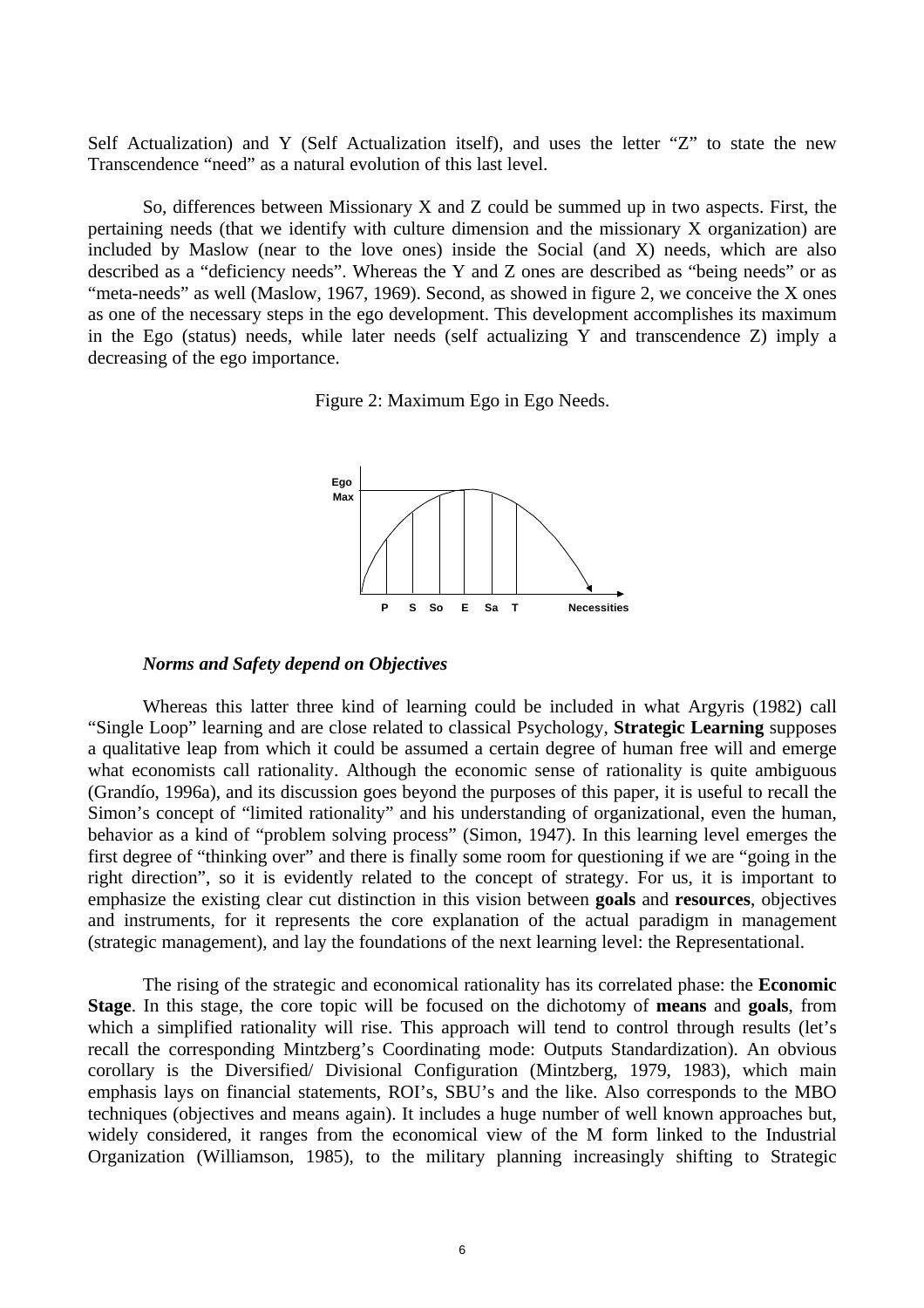Management of Ansoff (1965, 1976, 1979) and the intermediate postures owned to Porter (1985) with his popular Competitive Advantage.

If we focus on the correspondent inquiring level, it is easy to recognize a strong analogy between Outputs Standardization and Achievement Needs. **Achievement is for individuals and groups what Outputs or Goals are for organizations** (Grandío & Bou, 1994; Grandío, 1996a). There is also a supporting literature in this way, emerging from Weber (1947) studies about the relationship between Protestant religion and the spirit of capitalism and developed later by McClelland (1961) invoking the achievement need to be the very spirit of economic development.

As objectives or outputs are the key aspects, people will tend to "hiper-differenciate" between these and the "means" to get them. This also implies a clear cut frontier between two well known processes in strategic topics: Formulating and Implementing and, probably, it reflects the organizational existing power boundaries<sup>2</sup>.

As the term Strategy comes from the military field, the term "enemy" is also a necessity, now euphemistically substituted with the term "rival". So, competition emerges as the natural (and essential) atmosphere where organizations are immersed. Although cooperation exist it is seen, again, as a mean to obtain the main goal: the ability to compete.

## *Objectives depend on Representations*

 $\overline{a}$ 

In a certain way, we could understand the **Representational** learning as a continuous interrogating about which the goals and the resources are, and if they are the right ones, what imply teleological questions. In this way this learning level go further, meaning that all depends on how we represent reality.

Although the term representation has been finally chosen by us regarding to learning, the correspondent stage has been labeled as **Informative** for it embodies better the emerging "Information Era" propitiated specially by the explosion of the Information and Internet Technologies. But we can easily distinguish three sub phases (that is also to say learning levels) inside this broad stage (in order of abstraction): **Informative**, which would include what it seems to be the immediate alternative paradigm to Strategic Management (and the more theoretically closed to it): the *Resource Based View* (Prahalad & Hamel, 1994; Grant, 1991; Peteraff, 1993), **Knowledge** with its core focused in *Knowledge Creation Management* and which reflection can be seen in Drucker's (1993) new approaches (let's recall his "post capitalist society"), Nonaka (1994), and **Representation** which has many analogies in Management literature: i.e. the Morgan's (1986) *Images of Organization*, *Strategy as a Perspective* in the 5 P's of Mintzberg's Theory (Mintzberg & Quinn, 1991), and all of his analogies of this with culture, personality of organization, "weltanschauung", ideology etc., Senge's (1990) *Mental Models*, Betis & Prahalad's (1995) *Dominant Logic*, the Autopoietic Theory (Maturana & Varela, 1980; Krog, Roos & Slocum, 1994, Whitaker, 1995) etc. This is showed in figure 3.

> Figure 3: Three Contemporary Stages (Source: Grandío & Chiva, 1997; Grandío, 1997)

<sup>2</sup> If we go deeper in this topic from a behaviorist view, we realize that, meanwhile "objectives" are politically treated (people in this stage would say: "strategically formulated"), resources are increasingly treated (and devaluated) in an impersonal (mathematical and mechanical) way (strategically implemented).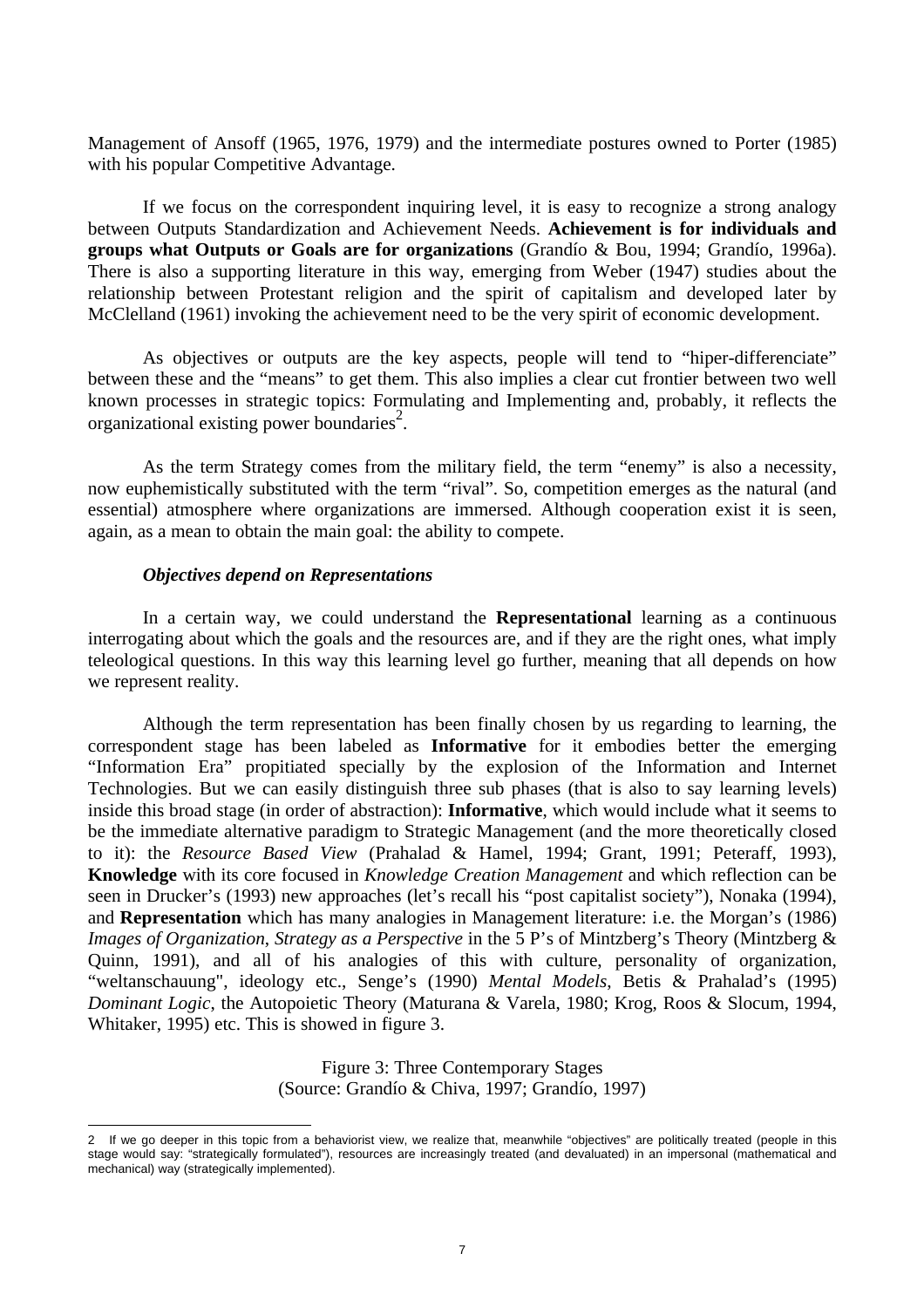

Unlike the previous quantitative stage, what matters now is the qualitative aspect which focuses on "how is it" instead of "how much is it". Perhaps, to a certain extent, it also could be an average estimating of the "*Noetic Absolute*"<sup>3</sup> (Brosse, 1981) of our western culture and civilization, since our next two levels have an unmistakable eastern flavour and, in the statistical and historical sense, their stages belong to an immediate future and require a huge "*quantum leap*", a copernican shift in our most basic assumptions about the world we live in.

Summarizing, and in an academic sense, we are deeply convinced that Representational level implies an actual synthesis between psycho-sociological and economical views. We use the word synthesis as opposed to eclecticism, in the sense that it transcend both views into a new level that we could be widely label as Business Organization Science that would include in its roots, obviously, many other social sciences like Politics, Anthropology etc. in a new order to understand our new society of organizations (Drucker, 1993).

## *Representations depend on Learning*

 $\overline{a}$ 

**Aware** learning means the fact of an holistic taking notice of the actual "what is", staying in the present without dichotomies or contradictions (for instance between organization and environment), understanding this latter term in the sense of the Festinger (1964) cognitive dissonance. Paradoxically, let's note that the very being plenty aware of any contradiction becomes a truly awareness state. As Krishnamurti (1969) says:

"*The images create the space between you and what you observe and in that space there is conflict, so what we are going to find out now together whether it is possible to be free of the space we create, not only outside ourselves but in ourselves, the space which divides people in all their relationships".*

The awareness state implies more flexibility than the representation one; in fact goes beyond it. It could be founded in the nature of Dialogue such as Bohm (1987, 1998) and Senge (1990) has described it, implying suspense of any thought, impulse, judgment and serious attention to the

<sup>3</sup> Widely considered, this authoress refers with this term to the whole and ultimate representation world of meanings a person or group is able to cope and manage.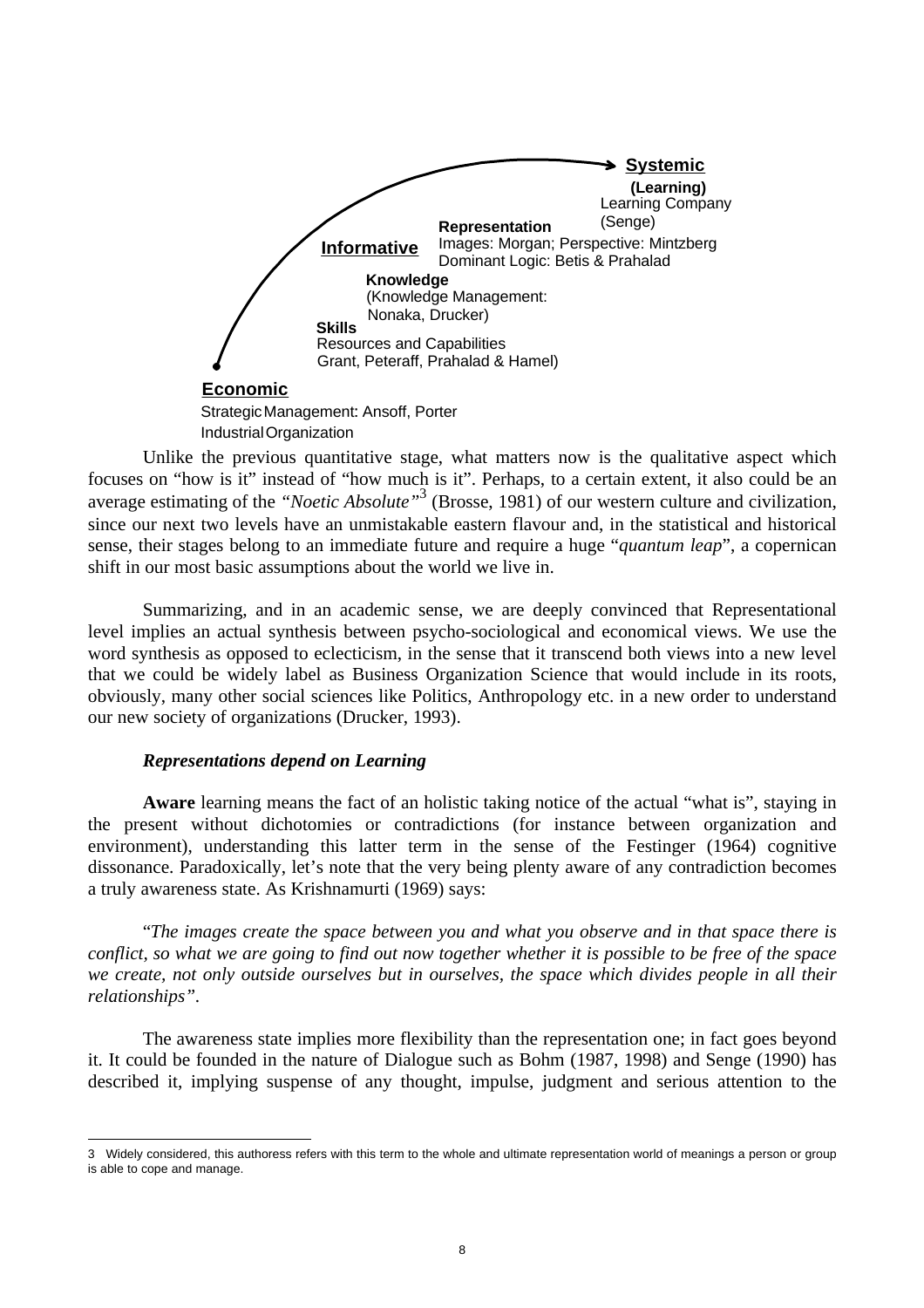overall process is considered. Image (or representation) is, at the most, a provisional researching instrument in expectation of a new lighten about any phenomenon.

Its correspondent stage is the **Systemic** one. We know how systemic thinking implies seeing the world as an interrelated wholeness. Instead of causal and linear links among parts, a system is a recognizable dynamic pattern of relations. Systems theory, we owe originally to Von Bertalanffy (1951), has its ultimate organizational development in Senge's "Fifth Discipline" and in his "Learning Company". And, as Bettis and Prahalad (1995) say, learning new things means, to the same extent, unlearning the old ones.

## *Learning depends on the creation of new "insights"*

Finally, **Realizing** learning implies the opening of new perceptive paths where previously there were only a poor or null sensibility. Moreover, new semantic nexus or differentials are established among categorical aggregates that were characterized by either their previous tightness or their separateness before. Closed concepts to this could be found in the "aha" of the Gestalt Psychology (Kohler, 1917). Roughly means a shift of cognitive configuration. Let's bethink that the well known English word "configuration", usually handled, by Mintzberg for instance, in the organizational field, represents an accurate translation of the German, and psychological, word "gestalt" .In sum, both terms lie on the assumption (linked to the previous learning level) that parts often derive their nature and purpose from the whole and cannot be understood apart from it. Moreover, in a systemic way, a mere summation process of individual elements cannot give account of the whole. Its core experience focuses in what Senge names *"Metanoia"*, term which also goes beyond the former learning modes. It represents an actual paradigm shift and, moreover, the changing from one stage to another. The metanoia acts also "automating" the previous sustained paradigm which became instrumental to the newer one. Experientially understood, this stage is named by Senge *"Alignment"* and has great analogies with what Maslow calls *"Peak Experience"* and Grandío (1996a) *"Tuning In"*.

Globally considered, as with the term representation synthesizes the innermost social and cultural aspect of our model, the term aware synthesizes the deepest learning aspect. But the term realizing synthesizes the necessary "insight" or "aha" to jump from a lower to an upper learning level, the **creation** of a new comprehension or relationship.

We could insert here, as a natural development of the Learning Company, the "Fourfold Vision" (Rooke & Keeley, 1994), the "Seven Organization Energies" (Tosey, 1994) and finally, the Transformational Company view which is claimed to be a real new paradigm (Banner & Gagné, 1995).

| <b>Learning Levels</b><br><b>Maslow</b> |               | <b>Psychology School</b>                    | <b>Management School</b>                                                               |
|-----------------------------------------|---------------|---------------------------------------------|----------------------------------------------------------------------------------------|
| Conditioned                             | Physiological | Classical Conditioning (Pavlov, 1904, 1926) |                                                                                        |
| Operating                               | Security      | Operant Conditioning (Skinner, 1938)        | Scientific Management (Taylor, 1911) General<br>Principles of Management (Fayol, 1916) |
| Imitative                               | Social        | Vicary, Observational (Bandura, 1963)       | Human Relations (Mc Gregor, 1960; Mayo,<br>1946)                                       |
| Strategic                               | Achievement   | Problem Solving (Simon, 1947)               | Strategic Management (Andrews, 1971)<br>; Ansoff, 1975; Porter, 1980, 1985)            |

Table 3.- Levels of Organizing/Learning, Human Needs and Psychology and Management Schools.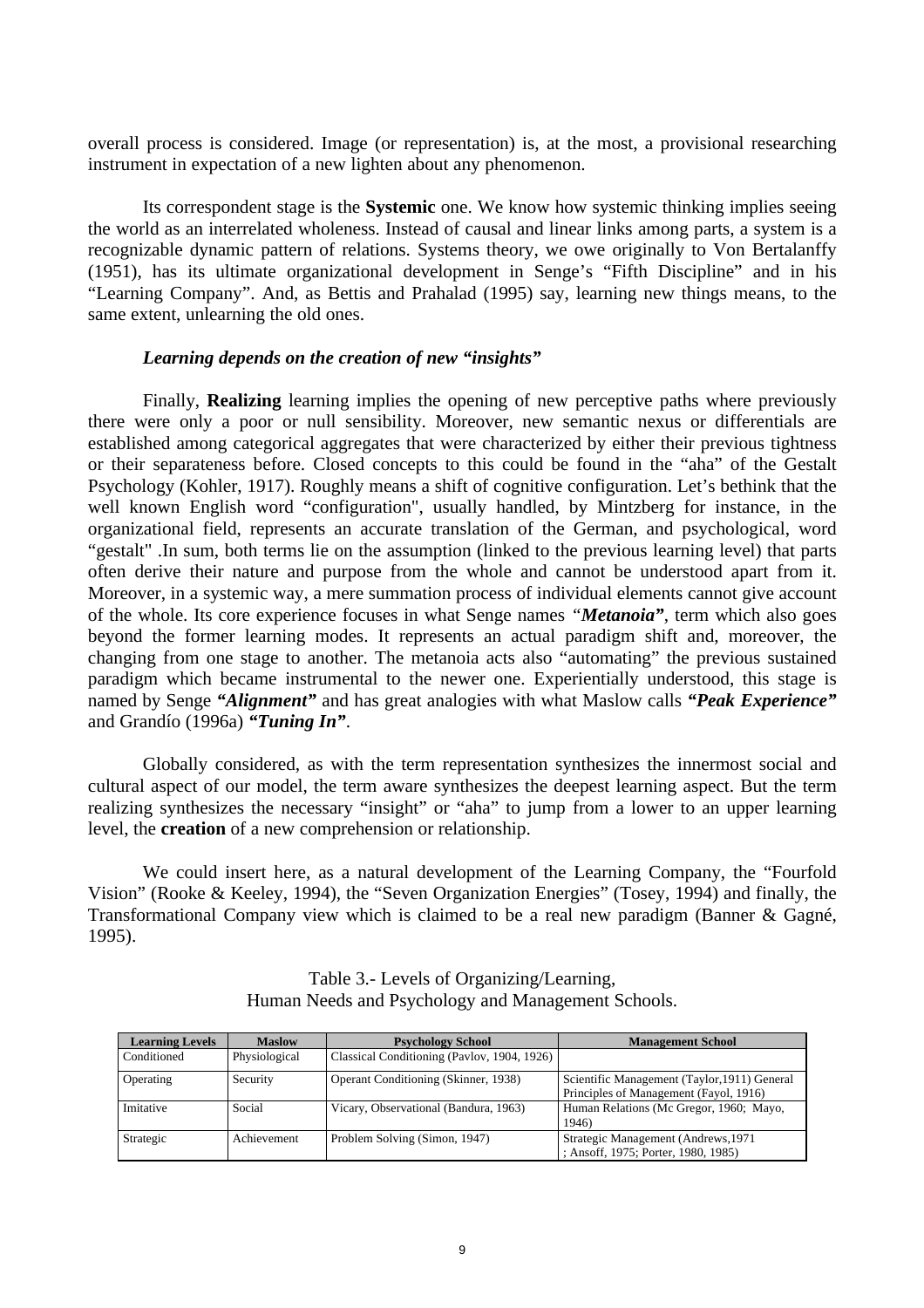| Representational           | Status $(Ego)$        | Cognitivism (Miller, Galanter & Pribram,<br>1960). Constructivism | Resource Based View (Grant, 1991;<br>Peteraf, 1993)<br>Knowledge Management (Nonaka, 1994)<br>Images of Organization (Morgan, 1986) |
|----------------------------|-----------------------|-------------------------------------------------------------------|-------------------------------------------------------------------------------------------------------------------------------------|
| Aware                      | Self<br>Actualization | Humanism (Mc. Gregor, 1960; Maslow<br>1967, 1969)                 | Learning Organization (Senge, 1990)                                                                                                 |
| Realizing<br>Transcendence |                       | Transpersonal (Maslow, 1970)                                      | Transformational View (Banner & Gagné,<br>1995)                                                                                     |

# **AN EVOLVING CONTINUUM**

The precedent organizational typology based on learning levels should be also understood as a process through which organizations and management science go through. However, the main issue in this evolution will be to clarify this process, the dynamic aspect through which companies and people in them go further and change the paradigm.

None of the stages excludes the characteristics of the others, but rather it could be understood as a matter of goals and resources. The stage where an organization stays determines its consciousness goals, that we refer as "paradigm" (all attributes and characteristics belonging to this stage) and implies considering previous stages as transcended, assimilated and relegated to the subconscious, in a word: **automated**. In the same sense, future stages are considered as "desired", unfeasible and ultra-long term objectives, in sum: **utopians**. Perhaps we could address it as supraconscious: that it still have not become conscious (for subconscious field was once conscious). We can find an instance in the driving car learning: first is something utopian, perhaps we feel it far from our capabilities and even extremely complicated. As we are practicing, it absorbs almost all of our attention and consciousness. Finally, when we become an expert driver all skills required are working without taking any notice of it, automatically.

In Organizational terms we might suppose we are in the Economic stage. Surely our main goals would be related to profits, performance, greater incomes, lower costs and the like. But, immediately we should have to mention what the "resources" (instrumental or logistical) are to manage in order to achieve these objectives. To our perspective, these resources can be divided in two: the operational or automated ones (you work "over" them) and the visionary or utopian (you work "towards" them). In decreasing order of importance, and among the operational resources, we find those attributes and characteristics of the social stage (human resource management, culture as a coordinating mechanism etc.) normative stage (rules and operation technology) and familiar stage (direct control, necessary commanding etc.). Similarly, and also in decreasing order of importance, among the visionary resources we would find the informative features (information technology, educational programs, intangible resources, skills acquisition and development etc.), the systemic ones (learning processes, team work, participating, shared knowledge etc.) and the complex ones (creative tension, awareness, intuition etc.).

Figure 2: Articulating the Stages Evolution.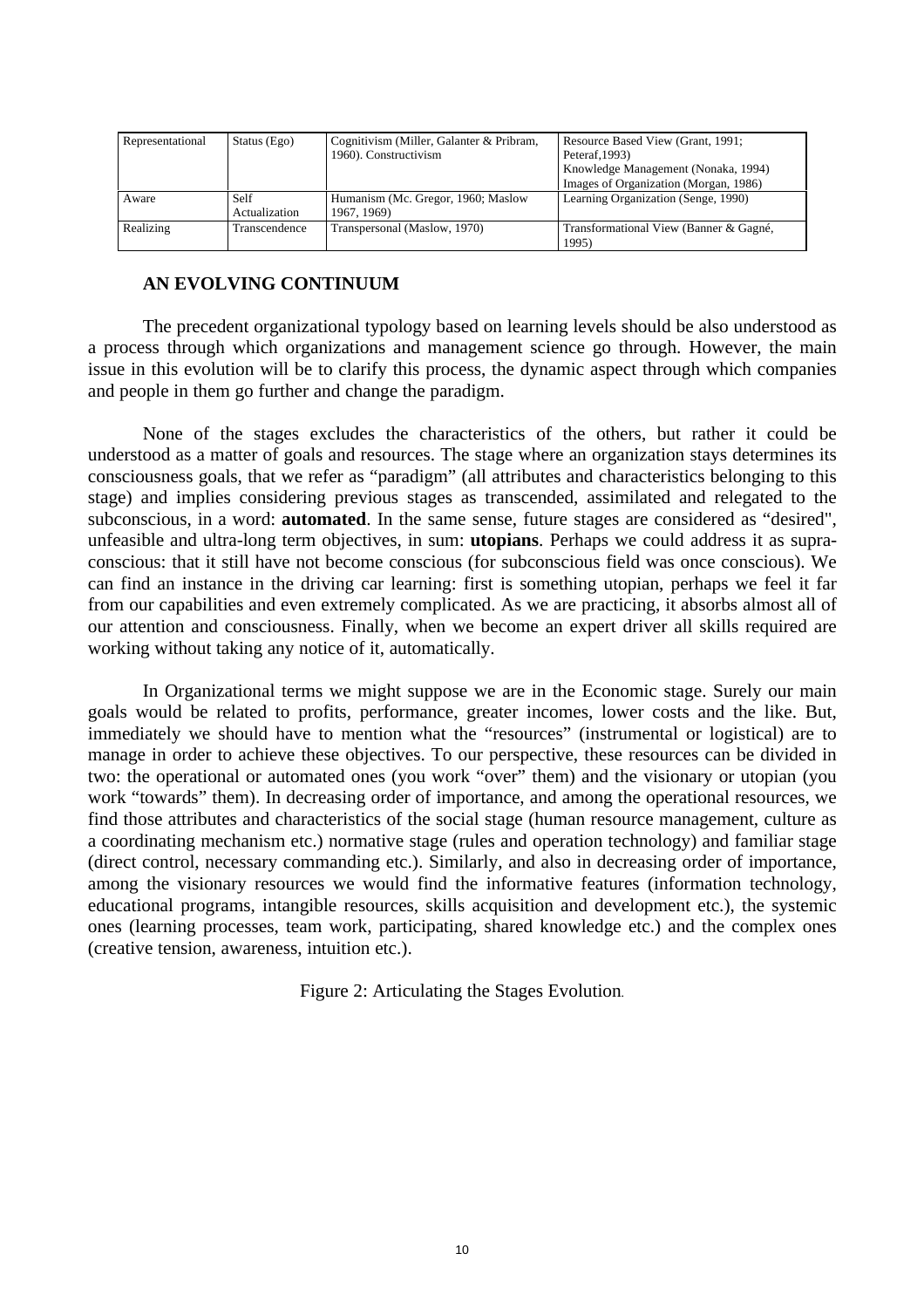

# *Inside the Paradigm*

As we have suggested, a paradigm represents the "in use" stage in which our consciousness is focused. This paradigm contrast against all the rest of unfocused stages, whose features are seen in a foggy manner.

The manifestation over time and space of each learning level is what we call a stage or paradigm. A particular stage is the enaction, manifestation or reflection in time and space (historically understood) of a determinate certain learning level. In other words, every stage will be characterized by a level of learning, which is the institutionalized way of learning and that also implies a certain inquiring mode.

The question would be how an organization can change its stage or paradigm and go through another learning level. We could surmise two complementary sociodynamic modes of the inner paradigm evolving: the bottom-up (in the Durkheim sense: leaders are the reflection of the group thinking) or the Up-Down one (related to Stuart Mill or Weber framework: groups are the result of leader's thinking). But, whatever the mode would be, we always find three typical communities in each stage: the "pre-paradigmatics" (focused in previous stage representations), the "paradigmatics" and the "post-paradigmatics".

Dominating over the traditional pre-paradigmatics, the most of the people (in a statistical centrality sense) in each stage "shares" the related cultural aspects that belong to that determinate certain learning level. We could call this majority the paradigmaticts. But are the post-paradigmatics those that challenge existing stage with an increasing criticism (Up-down). If this fact is added to that of a growing disaffection among the "usual practitioners" of the main paradigm due to environmental evolution or social transformation (Bottom-up), we have the engine which moves the evolution towards later stages.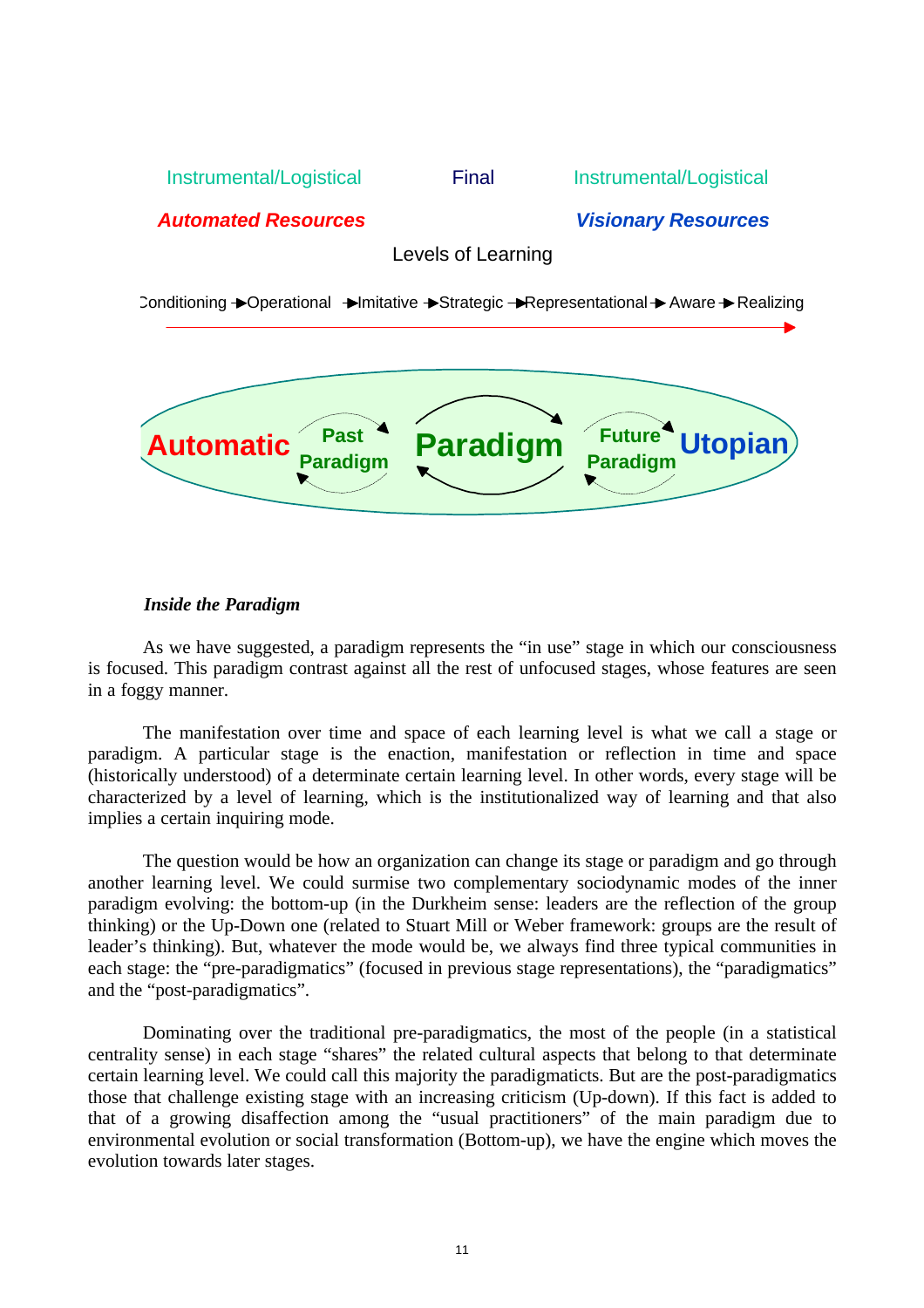Another way to see the difference between pre-paradigmatics, paradigmatics and postparadigmatics is conceiving a ratio between the flux of inquiring and the flux of enacting. This ratio would be higher than 1 in the post- paradigmatic ones case, equal to 1 in the paradigmatic and minor to one in the pre-paradigmatic case. This is represented in the figure 3.



Figure 3: Learning Ratio and Paradigm.

We can interpret the post-paradigmatics as a kind of natural learning leaders. No matter in the level they play, leaders have in our framework the role of accelerating the learning and organizing process that, actually, is a changing event. Organizations, groups and individuals are susceptible to change and evolutioning but, without the leader's action, this change would happen less rapidly. Such a kind of "Masters of Change" (Moos Kanter, ççç), are continuously "bringing chaos into order and making order from disorder" and, probably, are more closely related to transformational than to transactional leaders (Bass, 1990, 1996; Nichols, ççç), to charismatic leaders (Conger, 1990) than to usual managers . And, let us say that we think this phenomenon to be asymmetrical: frequently, above all at the short term, the degree of flowing towards chaos is greater than that towards order so that, in traditional organizations, this leaders have only a constructive role in little doses.

We can find the leader's analogies in Natural Sciences. We have the catalysts in Chemistry and the Enzymes in Biology. A very little quantity of them dramatically accelerates the speed of a chemical reaction or the complementary anabolic and catabolic processes in biological organisms. Unlike chemical components, living biological organisms (in a philogenetical perspective) are increasingly complex. And, newly as we noted above, "bios" (life) is a negantropic driving force: it tends to higher complexity.

Social Systems are a higher degree in complexity and this process is expected to be more scored to the inquiring side than biological systems. We even suggest that organization systems, beyond social ones, represent another "quantum leap" in complexity and that the change rate (let us say the learning ratio) is significantly greater.

As an example and taking again the economic stage, we can find a majority that defends this paradigm distinguished by strategic learning. However, and due to evident social and technology transformation, among others, previous paradigmatic people have begun to challenge and/or to replace many of the axioms of the actual paradigm. In this process they will accept new approaches as little differentiated from the older owned ones, that do not need, at the beginning, to be considered as a new paradigm. At the same time post-paradigmatics, that could be also named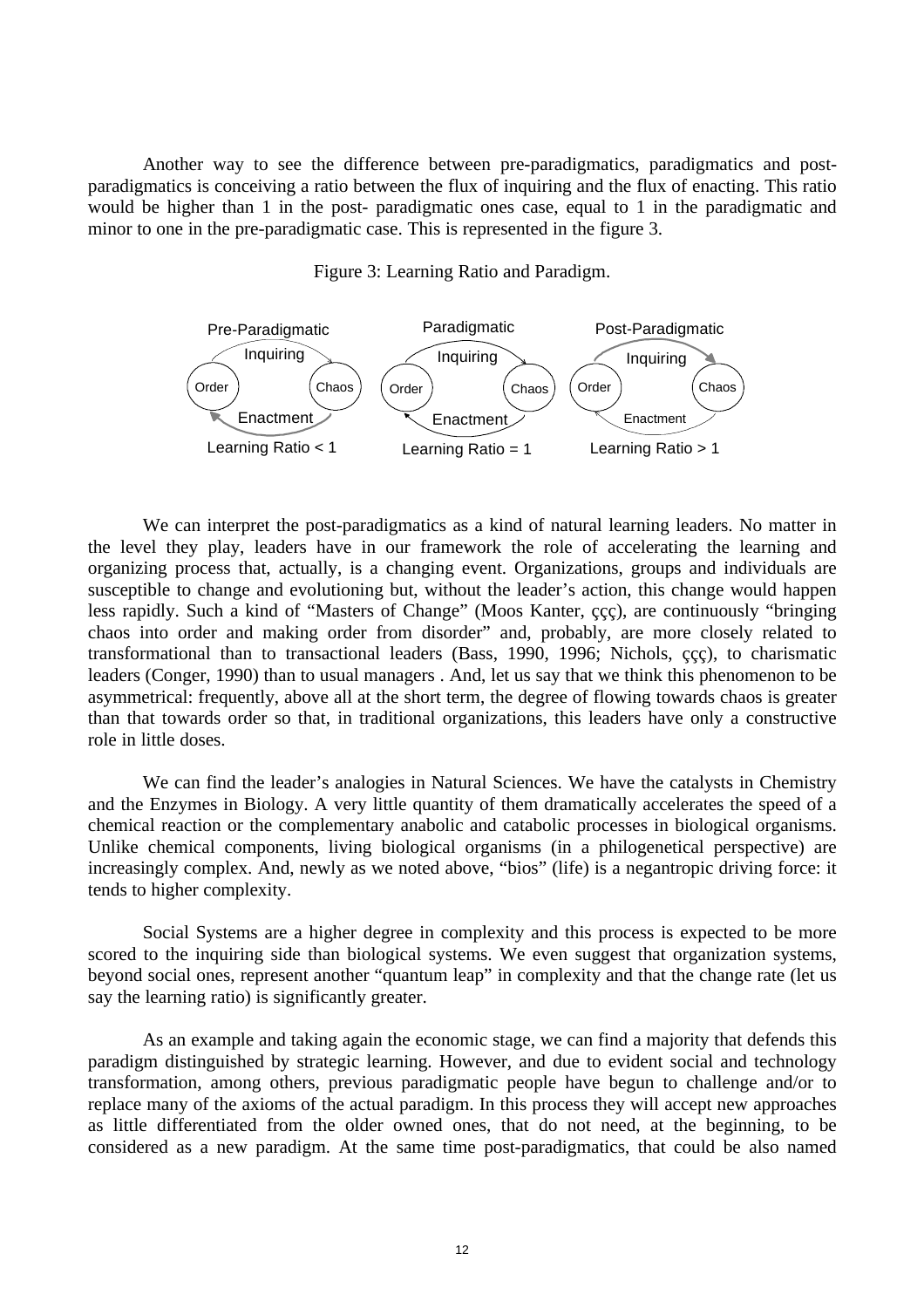"double-loopers", begin to inquiry the existing paradigm, demanding a new one. Both forces would bring a new organizational sense, new worries and focus issues and also a new learning level.

Moreover it is important to understand that the ultimate realizing learning (insight) is necessary to happen, in a certain way, in post-paradigmatics and paradigmatics in order to really change the stage, as they need to realize that the key factors they believed in are not the most important but, other ones are. What we mean is that, independently of the level we are considering, there must be always a certain "aha", even this is only a glimpse that last a few seconds, for the change to occur. What differences this from the actual realizing level is that, in this latter, the very "aha" is the paradigm itself, the "raison d'être" and the main coordinating mode in that organization, meanwhile in the former situation that "insight" happens almost unconsciously. Therefore, **it is always the realizing learning which permits to pass through each stage**.

These changes imply, obviously, cultural changes or mental models transformations, that would need to be unlearnt to be able to learn new ones. In a certain sense, culture (as an enacting process) and learning represent two opposite forces that permit stabilization and change within organizations.

## **CONCLUSION**

In this article we pretended to explain organizations, and their evolution, through learning. This organizational phenomenon can allow us to deep and understand the reasons of the differences among organizations, their changing problems, and furthermore classify the management literature, creating an evolving continuum. This evolutionary framework can allow companies to position in it, in order to recognize their focus, way of learning, mental models and to face other paradigms and their implications or necessities.

If each stage implies a certain learning level and also a particular mental model, beliefs and consequently behaviors, we must stress the importance of understanding the difficulty of changing stage, which implies coping certain chaos. This chaos means tension, which could be split into two aspects: anxiety and the so called by Senge (1990) creative tension. The anxiety should be minimized or even assimilated for the existence of the latter, which evokes the real learning (generative learning in Senge's terms).

In order to complement this theoretical framework, empirical analysis could be accomplished. A learning-stage questionnaire, based on our continuum is scheduled to be constructed in order to find out the particular stage of a certain organization or group of organizations. Likewise related theoretical studies are being carried out to extrapolate and link our findings to other domains like society, art or religion.

#### **BIBLIOGRAPHY**

Andrews, K.R. (1971): *The Concept of Corporate Strategy*, Dow Jones-Irwin.

Ansoff, H.I. (1975): Mananing Strategic Surprise by Response to Weak Signals, *California Management Review*, 18, 2, 21-33.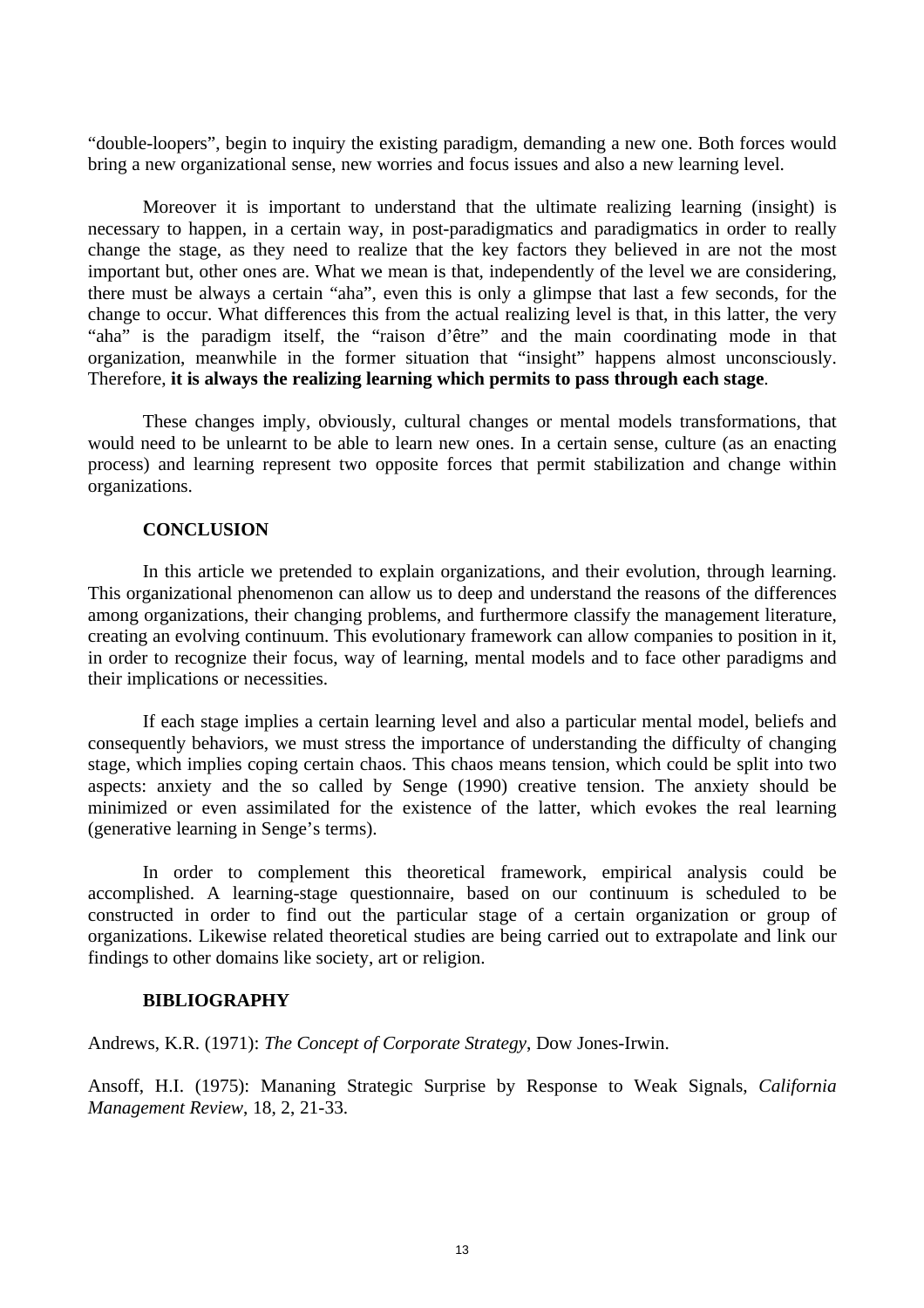Argyris, C. (1982): *Reasoninig, Learning and Action: Individual and Organizational*, Jossey-Bass, San Francisco.

Astley, W.G. & Van de Ven, A.H. (1983): Central Perspectives and Debates in Organization Theory, *Administrative Science Quaterly*, 28, 245-273.

Banner, D.K. & Gagné, T.E. (1995): *Designing Effective Organizations: Traditional & Transformational Views*, Sage Publications Thousand Oaks, California.

Bertalanffy, L. Von (1951): *General Systems Theory: a New Approach to Unity of Science*, Human Biology, 23, 303-361.

Bass, B.M. (1990): Handbook of Leadership. Theory, research, and managerial appliccations, Bass & Stogdill's.

Bass, B.M. (1996): The Ethics of Transformational Leadership. *Internet: http://academy.umd.edu/cplp/KLSP.Docs/BBass p1.htm*

Bettis, R.A. & Prahalad, C.K. (1995): The Dominant Logic: Retrospective and Extension, *Strategic Management Journal,* 16, 5-14.

Bohm, D. (1987): *La Totalidad y el Orden Implicado,* Kairós, Barcelona.

Bohm, D. (1988): *Ciencia, orden y creatividad*, Kairós, Barcelona.

Bolman, L.G. & Deal, T.E. (1984): *Modern Approaches to Understanding and Managing Organizations*, Jossey Bass.

Brosse, T. (1.981): *Conciencia - Energía*, Taurus, Madrid.

Burrell, G. & Morgan, G. (1979): *Sociological Paradigms and Organizational Analysis*, Heinemann, London.

Deming, W.E. (1982): *Out of the Crisis*, Cambridge University Press, Cambridge.

Drucker, P. (1993): *Post Capitalist Society*, Harper Collins.

Fayol, H. (1916): *General and Industrial Management*, Pitman Publishing, London.

Festinger (1964): *Conflict, Decision and Dissonance*, Stanford University Press, Stanford.

French & Raven (1959): The Bases of Social Power. In D. Cartwright (comp.), *Studies in Social Power,* Ann Arbor: Institute for Social Research, University of Michigan.

Garrat (1987): *The Learning Organization*, Fontana Collins, London.

Grandío, A. (1996a): *Empresa, Mercado y Necesidades: una Síntesis en Ciencias Sociales*, Unpublished Thesis Dissertation, Universitat Jaume I, Castellón, Spain.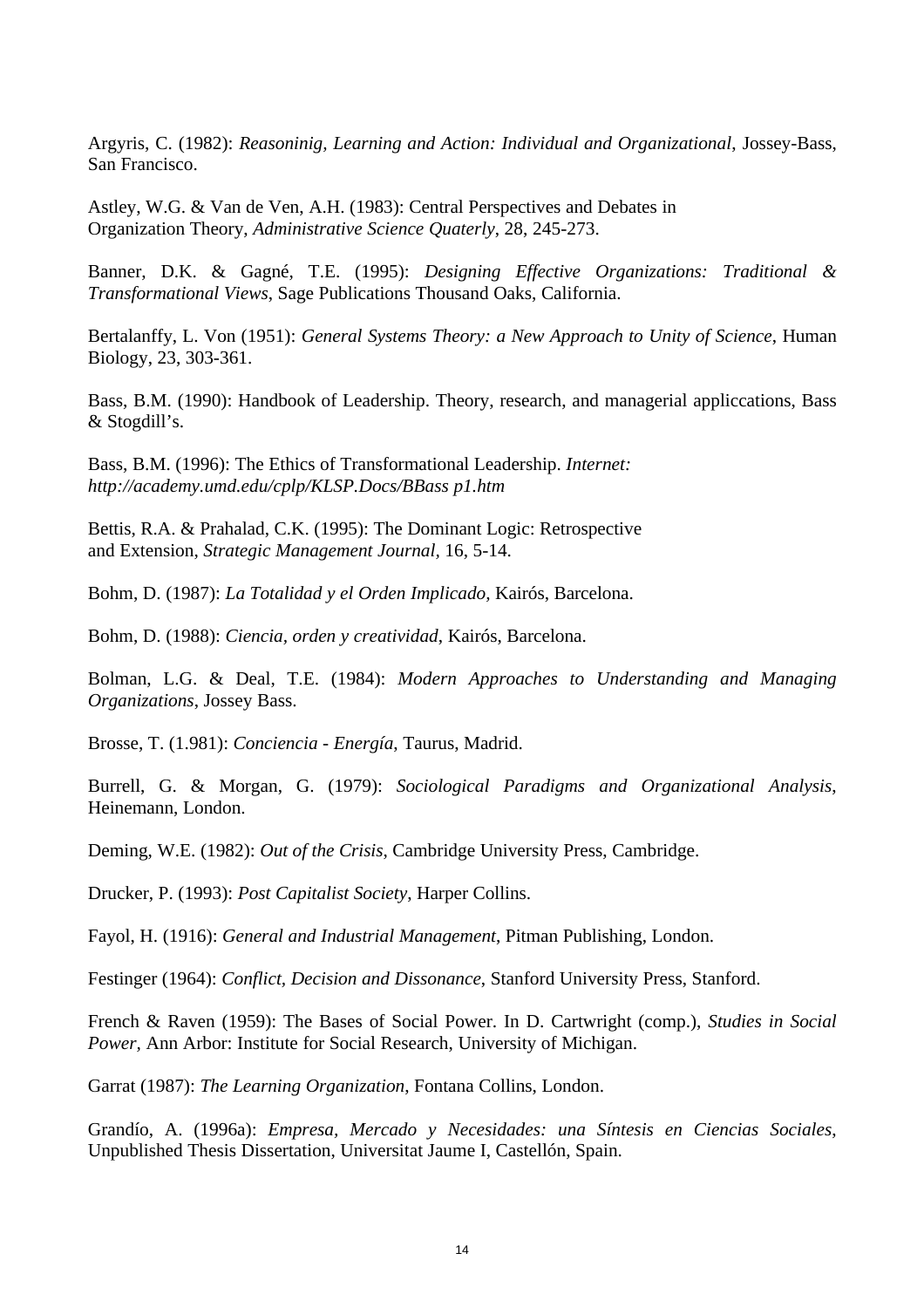Grandío, A. (1996b): *Firmas, Empresas y Organizaciones: un Continuo Evolutivo de Representaciones Sociales*, VI Congreso Nacional de ACEDE, La Coruña, Spain.

Grandío, A. (1997): *Calidad Total, Dirección Estratégica y Organización Inteligente: Propuesta de un marco teórico*, ACEDE, VII National Congress, Almería, Spain.

Grandío, A. & Bou, J.C. (1994): *Burocracia y Liderazgo: de la Dirección de Operaciones a la de Recursos Humanos*, VIII Congreso Nacional de AEDEM, IV Hispano-Francés de AEDEM, Cáceres, Spain.

Grandío, A. & Chiva, R. (1997): *Organization as a Learning: a Comprehensive Evolutionary Framework*, AEDEM, XI National Congress, Lleida, Spain.

Grant, R.M. (1991): The Resource-Based Theory of Competitive Advantage: Implications for Strategy Formulation, *California Management Review,* spring, 114-135.

Hutchinson, J.G. (1972): *Organizations: Theory and Classical Concepts Holt*, Rinehart & Winston.

Isikawa, K. (1976): *Guide to Quality Quality Control*, Asian Productivity Organization, Tokio.

Juran, J. (1988): *Juran on Planning for Quality*, The Free Press.

Kickert, W. (1980): *Organization of Decision Making*, North Holland.

Koontz, H. (1961): The Management Theory Jungle, *Academy Of Management Journal*, 4, 174- 188.

Krishnamurti, J. (1969): *Freedom from the Known*, Harper.

Kuhn, T.S. (1962): *The Structure of Scientific Revolutions*, University of Chicago Press, Chicago.

McClelland, D. (1961): *The Achieving Society*, Van Nostrand, Princeton.

McGregor, D.M. (1960): *The Human Side of Enterprise*, Management Review, American Management Association.

Maslow, A. (1967): *El Hombre Autorrealizado*, (spanish version, 1973), Kairós, Barcelona.

Maslow, A. (1969): *La Personalidad Creadora*, (spanish version, 1990), Kairós, Barcelona.

Maslow, A. (1970): *Motivación y Personalidad*, (spanish version, 1991), Díaz de Santos, Madrid.

Maturana, H. & Varela, F. (1980): *Autopoiesis and cognition: the Realization of the Living*, Reidl, London.

Mayo, E. (1946): *The Human Problems of Industrial Civilization*, Cambridge, Mass.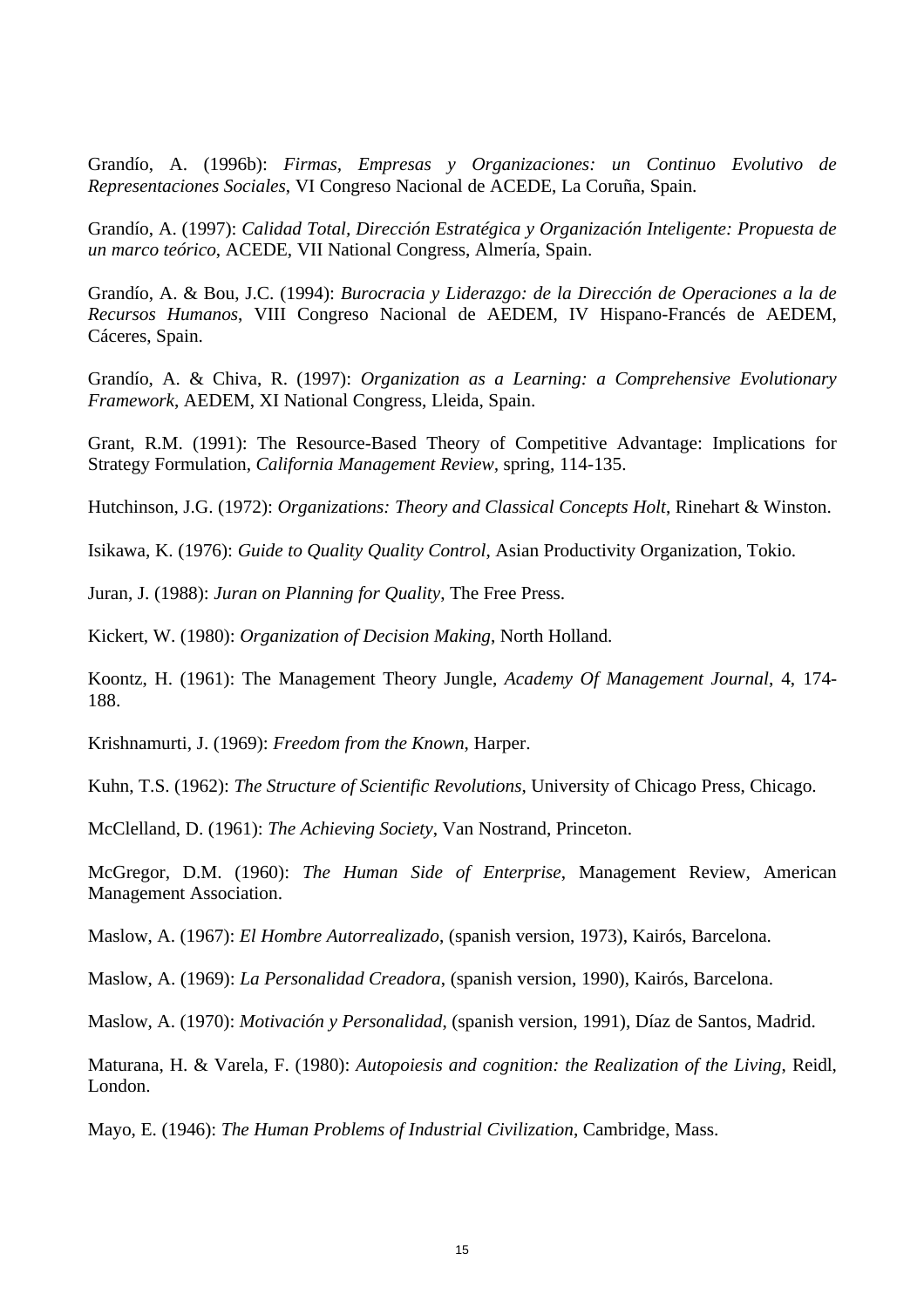Mintzberg, H. (1979): *The Structuring of Organizations*, Prentice Hall.

Mintzberg, H. *(1983): Power in and Around Organizations,* Prentice Hall*.*

Mintzberg, H. (1989): *Mintzberg on Management,* The Free Press**.**

Mintzberg, H. (1994): *The Rise And Fall Of Strategic Planning*, Prentice Hall, Hemel Hempstead.

Mintzberg, H.Y & Quinn, J.B. (1991): *The Strategy Process: concepts, contexts, cases*, Prentice Hall, New Jersey.

Morgan, G. (1986): *Images of Organization*, SAGE Publications, London.

Morgan, G. (1989): *Creative Organization Theory: a Resourcebook*, SAGE Publications, London.

Morgan, G. (1983): *Beyond Method: Strategies for Social Research,* SAGE Publications, London.

Nonaka, I. (1994): A Dynamic Theory of Organizational Knowledge Creation, *Organizational Science*, 5, 1, 14-37.

Pedler, Burgoyne & Boydell (1994): *Towards the Learning Company*, McGraw Hill, Maidenhead.

Perrow, C.N. (1973): The Short and Glorious History of Organizational Theory, Organizational Dynamics, 2, 2-15.

Peteraff, M.A. (1993): The Cornerstones of Competitive Advantage: a Resource-Based View, *Strategic Management Journal*, 14, 179-191.

Pfeffer, J. (1982): *Organizations And Organization Theory*, Ballinger Publishing Company.

Porter, M.E. (1991): Towards A Dynamic Theory Of Strategy, *Strategic Management Journal*, winter Special Issue, 12, 95-117.

Porter, M.E. (1980): *Competitive Strategy*, Free Press, New York.

Porter, M.E. (1985): *Competitive Advantage,* Free Press, New York.

Prahalad C.K. & Hamel, G. (1994): Strategy as a Field of Study: why search for a New Paradigm?, *Strategic Management Journal*, 15, 5-16.

Rooke & Keeley (1994): *Fourfold Vision,* in Pedler, Burgoyne & Boydell (1994, ed.).

Schumpeter, J. (1934): *The Theory of Economic Development*, Harvard University Press Cambridge Mass.

Scott, W.G. (1961): Organization Theory: an Overview and Appraisal, *Academy Of Management Journal*, April, 7-26.